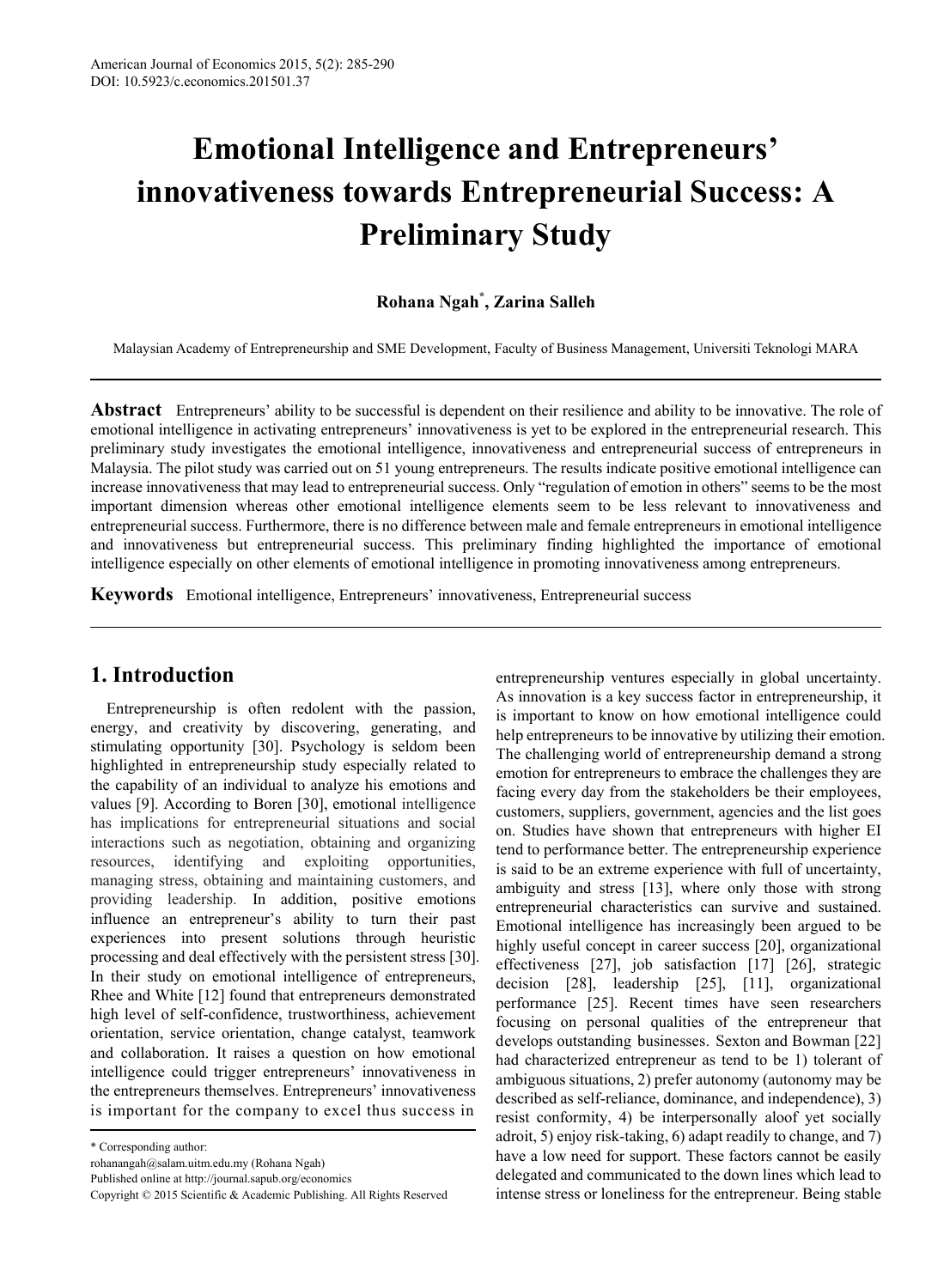emotionally is very crucial for the entrepreneurs with stress and loneliness. During the past few decades, there have been tremendous efforts on measuring the impact of emotional intelligence on the performance of entrepreneurs [25]; [20]; [21]; [1]. Innovation is a key aspect of entrepreneurship [24]. Entrepreneurs must be innovative besides being risk-taker and proactive where entrepreneurial orientation represents the policies and practices that provide a basis for entrepreneurial decisions and actions. Innovativeness is the predisposition to engage in creativity and experimentation through the introduction of new products/services as well as technological leadership via R&D in new processes [10]. Emotional Intelligence facilitates innovativeness and change in the organization [2]. The stressful and demanding environment requires a strong mental strength for entrepreneurs to withstand the competition and remain sustainable for a long time. Entrepreneurship is one of the ambiguous area in the literature and the relationship of emotional intelligence and entrepreneurial success has not extensively been explored [4]; [9]. However, very few studies of EI have been carried out in entrepreneurship as entrepreneurship studies tend to focus on finances, management, marketing etc. This study seeks to assess the relevance of three constructs, emotional intelligence and entrepreneurs' innovativeness in entrepreneurial success. This preliminary study on emotional intelligence, innovativeness and entrepreneurial success would provide a future direction on this issue.

# **2. Literature Review**

## **2.1. Emotional Intelligence**

EI can be defined as a set of individual social abilities or skills to monitor, discriminate and use-self and other's emotions in order to regulate one's thinking and action [23]. Previous studies suggested emotional intelligence can improve one's life through appropriate training and education [5]. Emotional intelligence (EI) relate to the ability to identify and express emotions, emotional adjustment and using emotions as self-motivation and a means to motivate others [23], [5]. Emotional intelligence abilities are particularly salient to entrepreneurs because of their need to manage social interactions with other individuals. Social interactions include activities such as presenting to investors, gaining and maintaining customers, negotiating, as well as attracting, selecting, and handling employees, suppliers, and partners.

Emotional intelligence is a combination of competencies. These skills contribute to a person's ability to manage and monitor his or her own emotions, to correctly gauge the emotional state of others and to influence opinions [40].

EI is divided into four main areas: self-awareness, self-regulation, motivation, empathy and social skills [5]. It involves managing emotions so as to avoid task interference, delaying gratification to pursue goals, recovering from emotional distress and being conscientious [7]. In Cross and Tavaglione's [4] study in Australia of high profile entrepreneurs; they found that entrepreneurs showed extremely high level in appraisal and expression of emotion; regulations and utilization of emotion. With a greater ability to identify, understand, and manage the emotional responses of themselves, and others, entrepreneurs will obtain a competitive advantage that sets their business performance apart from their competitors. As emotional intelligence is slowly being recognized, Wong and Law [15] has taken further action to developed new four dimensions emotional intelligence scale using Mayer and Salovey [23] model which composed of self-emotional appraisal (SEA), others' emotional appraisal (OEA), regulation of emotion (ROE) and use of others' emotion (UOE) which was reduced to 16 items. Table 1 shows the description of each dimension:

|  |  | Table 1. Emotion Intelligence Dimensions |  |
|--|--|------------------------------------------|--|
|--|--|------------------------------------------|--|

| Dimensions                           | Description                                                                                                                               |  |  |
|--------------------------------------|-------------------------------------------------------------------------------------------------------------------------------------------|--|--|
| Self Emotional<br>Appraisal (SEA)    | Individual's ability to understand and<br>assessment of their deep emotions and be<br>able to express these emotions naturally.           |  |  |
| Others' Emotional<br>Appraisal (OEA) | Ability to perceive and understand the<br>emotions of others around them.                                                                 |  |  |
| Regulation of Emotion<br>(ROE)       | Peoples' ability of people to regulate their<br>emotions, which will enable a more rapid<br>recovery from psychological distress.         |  |  |
| Use of Emotion (UOE)                 | Ability of individuals to make use of their<br>emotions by directing them towards<br>constructive activities and personal<br>performance. |  |  |

Source: Wong and Law (2002)

### **2.2. Emotional Intelligence and Entrepreneurs' Innovativeness**

Emotional intelligence competencies distinguished outstanding performers where the role of self-management and relationship-management of EI competencies showed a higher innovative performance [16]. Gogal and Akilesh [6] found that interplay of three different and interrelated abilities termed as cognitive intelligence, emotional intelligence and social capital increased the innovativeness of individual and group. Meanwhile, Suliman and Al-Shaikh [18] in their study in Middle East found that emotional intelligence plays a strong role in promoting creativity and innovativeness in the organization. In addition, Kamalian et al. [19] in their study on emotional intelligence and corporate entrepreneurship, found motivation and self-awareness are most effective factors on innovation while self-regulation has the most on risk-taking and them empathy has the most effect on pro-activeness.

#### **2.3. Emotional Intelligence and Entrepreneurial Success**

Entrepreneurial success can be defined as the standard used by entrepreneurs to judge the success of their business [31]. Ahmedtouglu et al. [21] argue that entrepreneurship is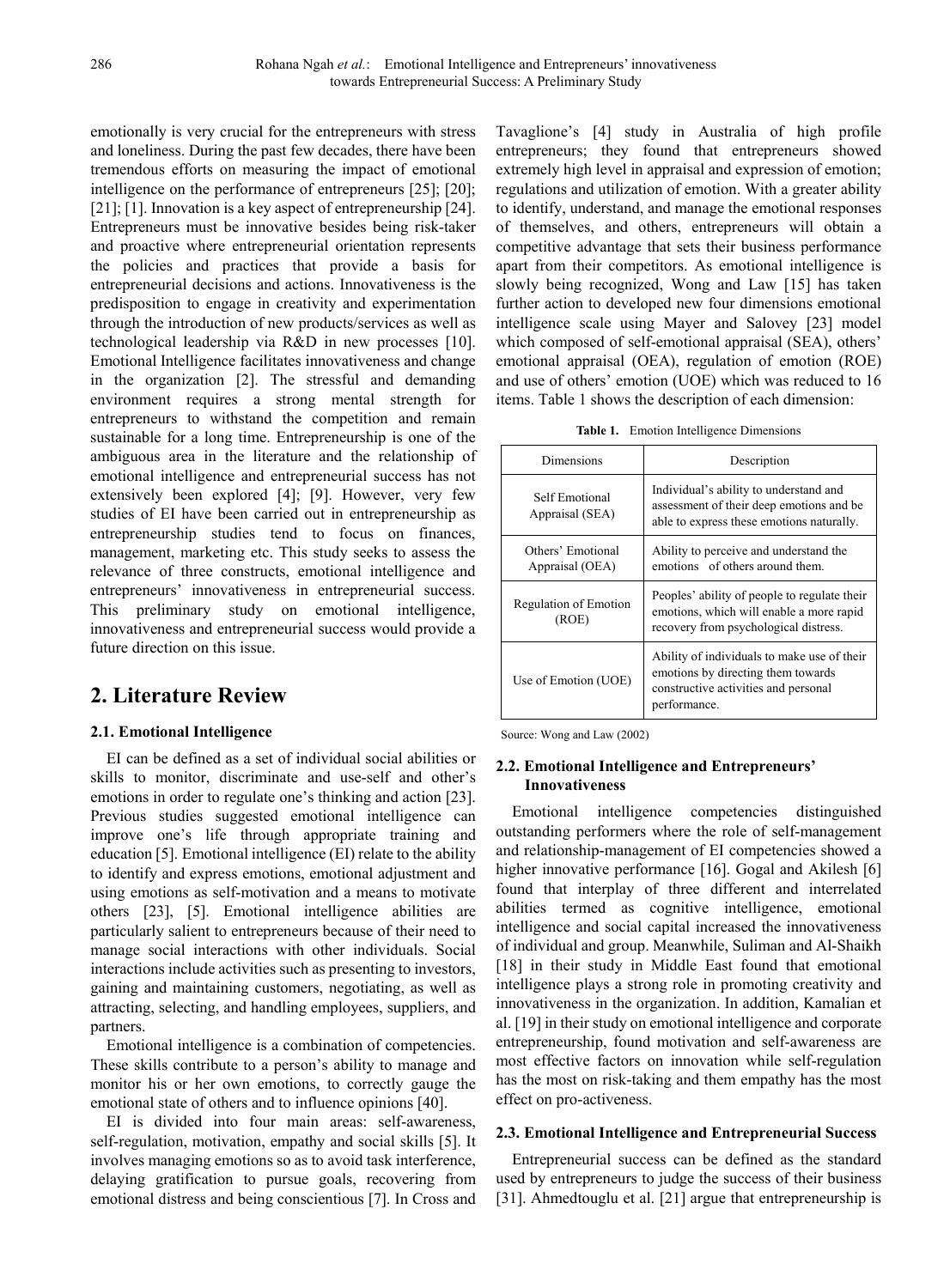not solely about the creation of business but rather a set of activities or behaviours of entrepreneurs themselves. It is said that entrepreneurs with high EI are likely to hold different performance expectations with their entrepreneurial activities, and to rely on different priorities in conducting such activities, as compared to those with lower EI level [32]. According to Bahadori [2], people with high emotional intelligence can better solve problems more efficiently and to control their emotions. He further emphasized that EI is a conflict between what the person feels that it thinks. Brandstätter [21] performed an investigation on a random samples from two groups of people; first group comprised of 255 owners of small and medium sized businesses while the second group was associated with 104 people interested in setting up a private business. He discovered that owners who were founders were also emotionally more stable and independent than owners who had taken over their business from parents, relatives, or by marriage. Business owners who are emotionally stable and independent were more successful [7]. However, Yitshaki and Rothsein [25] found in their preliminary findings that entrepreneurs' EI do not have a direct influence on organizational performance but managerial style does have direct influence.

### **2.4. Emotional Intelligence, Entrepreneurs' Innovativeness and Entrepreneurial Success**

Successful entrepreneurs require a blend of analytical, creative and practical intelligence, which in combination constitute successful intelligence [7]. Reference has very often been made in the research literature to the role entrepreneurs play in stimulating innovation [14] which relate to the human personality but not to emotion. Ahmetouglu et al. [20] further found that individual, which has high EI tend to have higher effectiveness, informing creative dispositions and thus facilitating innovation. How the entrepreneur makes decisions and judgments in the experiential mode (emotional) rather than a rational mode imply the importance of emotional intelligence in entrepreneurial success [13]. They further emphasized that peak performance can be achieved when the entrepreneur is experiencing peak experience relating to emotional and spiritual. Positive moods have been shown to increase memory of positive information, self-assurance, enthusiasm, flexibility, creativity and inductive reasoning [4]. The feeling of joy can serve as a motivational tool that encourages entrepreneurs to push their performance to higher levels and achieve subsequent contentment and success [8]. Emotional intelligence is said to be a factor in superior performance [5] where emotion is one of the important elements in helping successful entrepreneurs in making a rational decision-making process as well as innovation process [13]. Moreover, Baron [3] agrees that positive emotions may enhance entrepreneurial creativity including opportunity recognition. It is also suggested that emotionally intelligence leaders behave in ways that promote the creativity of their employees.

# **3. Research Methodology**

To ensure the validity and reliability, this study employed the scales adopted from various authors and revised to fit into this study. The scales of emotional intelligence are taken from Wong and Law [15], innovativeness items are adopted from Rhee, Park and Lee [36]) and Calatone and Cavusgil [37], meanwhile, entrepreneurial success was from Cooper and Artz [35] and Hmieleski & Corbett [38]. The scale range from 1(totally disagree) to 5 (totally agree).

The pilot test was done a group of young entrepreneurs who attended various training of entrepreneurship. Survey was conducted through online and face to face.

All analysis is performed using SPSS version 21 to analyze this preliminary study.

#### **3.1. Respondent Profile**

Table 2 shows the profile of the respondents.

|                         | Frequency      | Percentage               |  |  |
|-------------------------|----------------|--------------------------|--|--|
| Gender                  |                |                          |  |  |
| $\bullet$ Male          | 26             | 51                       |  |  |
| • Female                | 25             | 49                       |  |  |
| <b>Current Position</b> |                |                          |  |  |
| $\bullet$ Owner         | 36             | 71                       |  |  |
| $\bullet$ Co-owner      | 8              | 16                       |  |  |
| • Manager               | 5              | 10                       |  |  |
| • Others                | 1              | 3                        |  |  |
| Length of Position      |                |                          |  |  |
| • less than 2 years     | 32             | 64                       |  |  |
| $\bullet$ 2 – 4 years   | 11             | 22                       |  |  |
| $\bullet$ 5 - 7 years   | 2              | $\overline{\mathcal{L}}$ |  |  |
| $\bullet$ 8 - 10 years  | $\overline{c}$ | 4                        |  |  |
| • More than 10 years    | 3              | 6                        |  |  |
| <b>Education Level</b>  |                |                          |  |  |
| $\bullet$ SPM/STPM      | 4              | 8                        |  |  |
| • Certificat            | $\theta$       |                          |  |  |
| · Diploma               |                | $\theta$                 |  |  |
| • Degree                | $\overline{4}$ | 8                        |  |  |
| • Master                | 39             | 77                       |  |  |
| · Professional          | $\overline{4}$ | 8                        |  |  |

**Table 2.** Demographic profile

In this sample, 51% of respondents are male and 71% of them are owners. Majority of them had tertiary education at degree level. In addition, 34% of respondents are sole-proprietors with majority been in business less than 2 years (32%). Majority have employees less than 5 with annual sales turnover of less than RM300,000 a year and most of the businesses is in the range of RM300000. Majority is operating business in service sector.

#### **3.2. Reliability Test**

Reliability test is an assessment of the degree of consistency between multiple measurements of a variable. The Cronbach alpha coefficient was used to measures (Nunnally, 1978). Reliability estimates (coefficient alphas)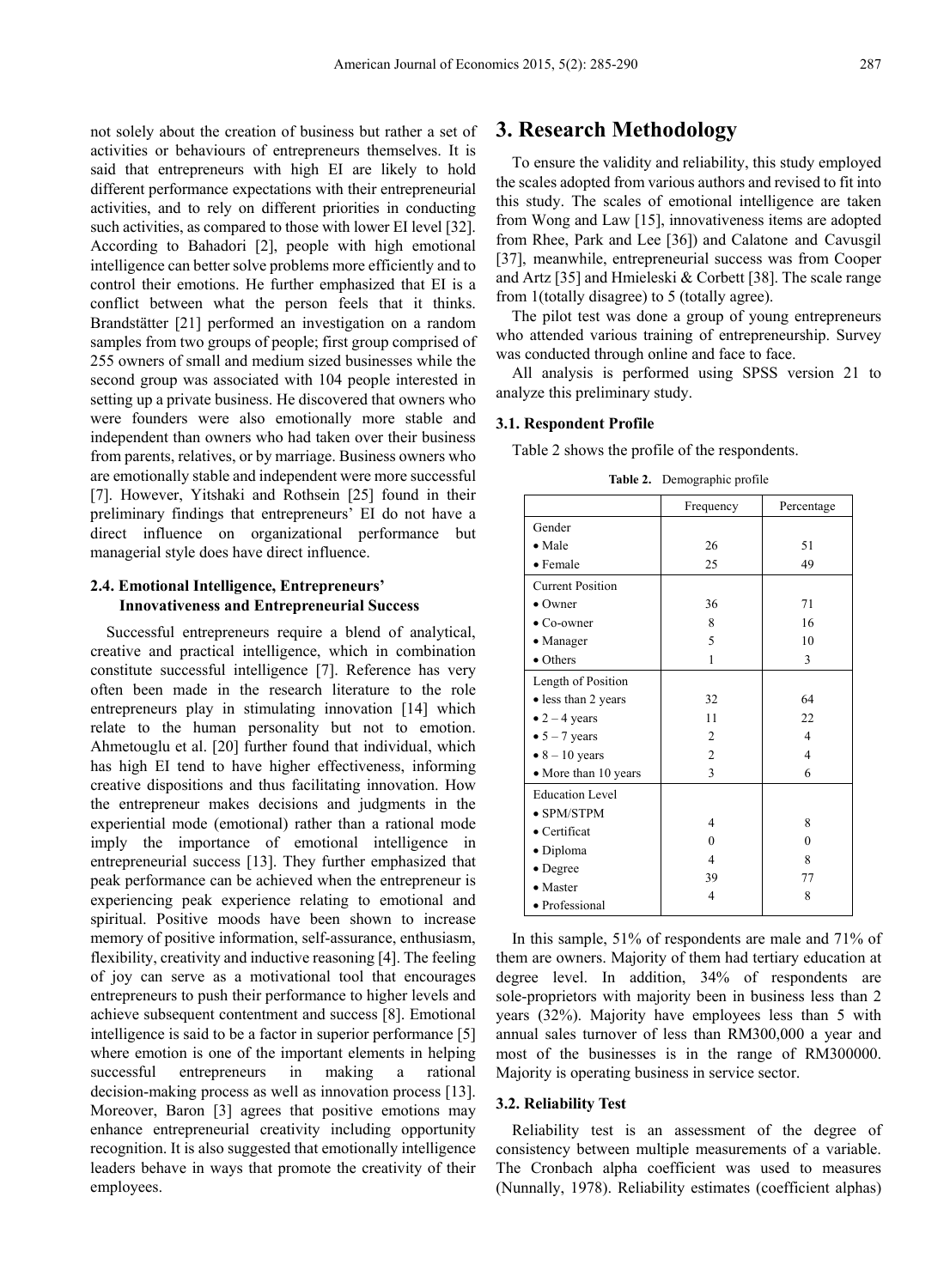for the four dimensions of SEA, UOE, ROE,and OEA were .83, .85, .84, and .82, respectively. This is similar to study done by Wong and Law [15]. Table 3 presents the alpha coefficients that were above the required level of 0.7 as suggested by Malhotra et al. (1999).

| Table 3. | <b>Reliability Test</b> |  |
|----------|-------------------------|--|
|----------|-------------------------|--|

| <b>Factors</b>                 | Items | Cronbach's Alpha |
|--------------------------------|-------|------------------|
| Emotional Intelligence         | 16    | 0.903            |
| Innovativeness                 |       | 0.905            |
| <b>Entrepreneurial Success</b> |       | 0.830            |

The result of reliability test showed that the items measured are reliable.

#### **3.3. Correlation Analysis**

The relationship between EI, INV and ES was investigated using Pearson correlation coefficient. Preliminary analyses were performed to ensure no violation of the assumptions of normality, linearity and homoscedasticity. There was strong correlation between EI and INV ( $r= 0.68$ ,  $n=51$ ,  $p<0.005$ ), but moderate correlations between ES and EI ( $r= 0.39$  n=51,  $p<0.005$ ) and ES and INV  $(r=0.33 \text{ n}=51, \text{ p} < 0.005)$ . Table 4 shows the result of correlations.

**Table 4.** Correlations of variables

|            | Mean | <b>SD</b> | EI        | <b>INV</b> | ES |
|------------|------|-----------|-----------|------------|----|
| EI         | 4.10 | 0.52      |           |            |    |
| <b>INV</b> | 4.13 | 0.65      | $0.682**$ |            |    |
| ES.        | 3.85 | 0.71      | $0.392**$ | $0.335**$  |    |

\*\* Correlation is significant at the 0.01 level (1-tailed)

Table 5 shows the relationship of EI dimensions to INV and ES. While INV has strong and moderate correlations to every dimensions of EI, however, ES has weak correlation

with SEA and OEA but strong correlation to UE  $(r= 0.42)$ . n=51, p<0.005) and RE r= 0.48, n=51, p<0.005).

#### **3.4. Independent T-Test**

An independent t-test was carried out to compare the EI, INV and ES scores for male and female entrepreneurs. There was no significant difference in scores for males (M=4.14, SD= 0.49) and females (M= 4.04, SD = 0.54; t=0.677, p=0.675). The magnitude of the differences in the means was very small (eta squared  $= 0.009$ ). In testing INV, there was also no significant difference in scores for males (M=4.32, SD= 0.54) and females (M= 3.92, SD = 0.70; t=2.314, p=0.181). The magnitude of the differences in the means was very small (eta squared  $= 0.008$ ). However, in testing ES, there was a significant difference in scores for males  $(M=4.04, SD= 0.53)$  and females  $(M= 3.65, SD = 0.811;$  $t=1.988$ ,  $p=0.014$ ). The magnitude of the differences in the means was moderate (eta squared  $= 0.07$ ).

## **4. Discussion**

The entrepreneurship process is a very challenging process therefore it requires a strong mental and stable emotion for an entrepreneur to be able to face the competition. EI is much more than having a pleasant personality or good people skills, although that all forms part of it [40]. In reality, EI affect every aspects of our lives; relationships with others either personal or professional lives [39]. How effective can entrepreneurs capitalize of diverse relationships depends heavily on their internal EI. Unable to fully utilize EI would dampen entrepreneurs' opportunity to innovation thus success. The finding shows that EI is important for entrepreneurs to be innovative. This is similar to Dincer et al. [25] finding that emotional intelligence is positively related to innovative work behavior. Emotion has placed strong role in innovation especially in understanding consumer's needs and wants [34]

| Construct  | Mean | <b>SD</b> | 1         | $\overline{2}$ | 3         | 4         | 5         | 6 |
|------------|------|-----------|-----------|----------------|-----------|-----------|-----------|---|
| <b>SEA</b> | 4.36 | 0.59      |           |                |           |           |           |   |
| <b>OEA</b> | 3.94 | 0.72      | $0.518**$ |                |           |           |           |   |
| UE         | 4.22 | 0.63      | $0.602**$ | $4.34**$       |           |           |           |   |
| RE         | 3.86 | 0.72      | $0.543**$ | 0.200          | $0.556**$ |           |           |   |
| <b>INV</b> | 4.13 | 0.65      | $0.550**$ | $0.398**$      | $0.765**$ | $0.437**$ | $0.682**$ |   |
| ES         | 3.85 | 0.71      | 0.200     | 0.118          | $0.422**$ | $0.481**$ | $0.335**$ |   |

\*\* Correlation is significant at the 0.01 level (1-tailed)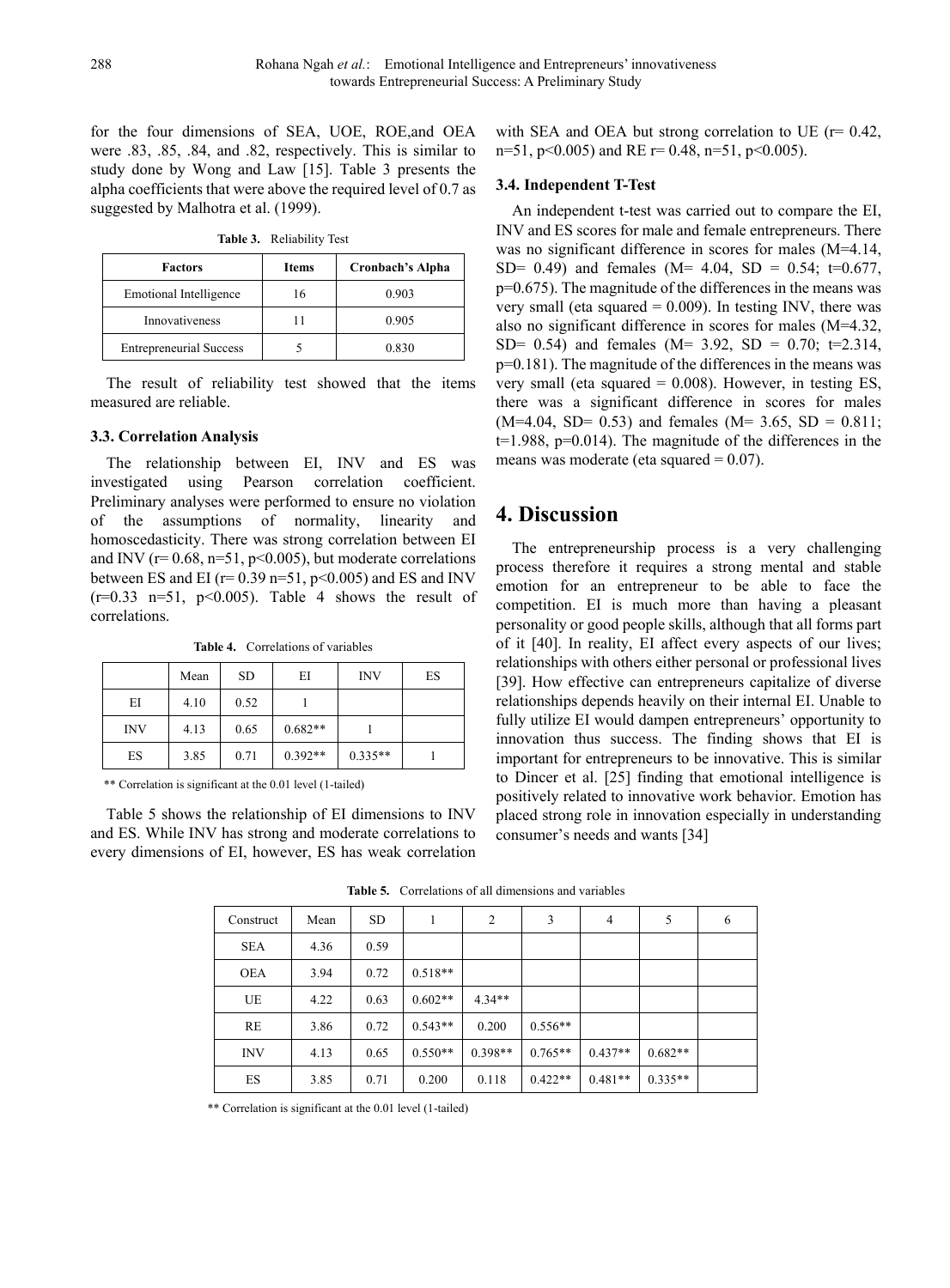Regulation of others' emotion has strong impact on innovativeness and entrepreneurial success compared to other emotional intelligence dimensions. This finding is similar to Zhou et al. [31] where regulation of others' emotion is dominant compared to other dimensions of emotional intelligence. This is true because entrepreneurs might be sensitive about stakeholders such as customers, employees and community in general in order to survive and sustain in the competition [38]. This is also suggested by Fukuda [34], that innovation becomes true innovation when it meets the expectations of customers and when they feel they have new innovative products. It is because innovation lies in the hearts of customers [34]. This study also found that there are no differences in gender in term of emotional intelligence and innovativeness for entrepreneurial success. Male entrepreneurs' perception of entrepreneurial success is higher compared to female. This is because male and female entrepreneurs tend to derive satisfaction from different sources; whereas male entrepreneurs place greater emphasis on status-based sources of business success, female entrepreneurs place greater emphasis on socio-emotional sources of business success such as building satisfying relationships with employees [33].

## **5. Conclusions**

This study is another contribution to the knowledge of entrepreneurship. As Malaysia is investing heavily on entrepreneurship efforts, EI should not be left out. As emotional intelligence abilities can be learned and taught, entrepreneurs who are able to exploit their emotional intelligence would able be to create competitive in negotiations, obtaining and maintaining customers as well as providing leadership and maintain order which is vital to entrepreneurial success [41]. Entrepreneurs should leverage their emotional intelligence to increase creativity and innovation in the organization by exploiting it for their benefits. The power of emotion would help entrepreneurs to be good leaders and thus able to inspire and motivate their employees to be innovative and creative in their organizations [39]. This study has a number of limitations. First of all, the number of respondents is too small to derive to any conclusion. Furthermore, most of participants are young entrepreneurs who have just started their venture. The findings from this preliminary study would allow a more thorough means to examine the impact of entrepreneurs' EI on perceived innovativeness and entrepreneurial success on bigger scale.

For future research, emotional intelligence should be explored in other perspective as mentioned by Ho [27] where single emotional intelligence might not adequate. Other factors such as entrepreneurial culture, entrepreneurial environment and entrepreneurial orientation should be explored together with emotional intelligence.

# **REFERENCES**

- [1] S. Awwad, and H.K. Ali,. "Emotional intelligence and entrepreneurial orientation: The moderating role of organizational climate and employees' creativity", Journal of Research in Marketing and Entrepreneurship., vol 14 issue 1, pp. 115-136, 2011.
- [2] M. Bahadori, M. "The effect of emotional intelligence on entrepreneurial behaviour: A case study in a Medical Science University". Asian Journal of Business Management. vol 4 issue1, pp.81-85, 2012.
- [3] R.A. Baron, "The role of affect in the entrepreneurial process". Academy Management Review. vol 33, pp. 323-340, 2008.
- [4] B. Cross, and A. Travaglione, "The untold story: is the entrepreneur of the  $21<sup>st</sup>$  century defined by emotional intelligence?" The International Journal of Organizational Analysis, vol 11 issue 3, pp. 221-228, 2007.
- [5] D. Goleman, Emotional Intelligence: Why it can be matter more than IQ. Bantam Books, NY, 2007.
- [6] A. Goyal and K.B. Akhilesh, "Interplay among innovativeness, cognitive intelligence, emotional intelligence and social capital of work teams", Team Performance Management, vol. 13, issue. 7/8, pp.206 – 226, 2007.
- [7] P. Karimi, M. Kioshani. and A. Bakhshizadeh, "A comparative study on emotional intelligence and cognitive between successful and unsuccessful entrepreneurs, Management Science Letters, vol 2, pp. 2071-2076, 2012.
- [8] J. Loehr and T. Schwartz, "The making of a corporate athlete". Harvard Business Review, pp. 120-128, January 2001
- [9] S. Neghabi, M. Yousefi and M. Rezvani, "Emotional intelligence and entrepreneurial behaviour: Development of personal aspects of intentions model". International Conference on Information and Finance, IPEDR, 2011.
- [10] A. Rauch, J.Wiklund, G.T Lumpkin and M. Frese, "Entrepreneurial orientation and business performance: An assessment of past research and suggestions for the future". Entrepreneurship: Theory & Practice, vol 33, issue 3, pp. 761–787, 2009.
- [11] A. Reego, F. Sousa, M.P. Cunha, A. Corrreia and I.S. Amaral, "Leader self-reported emotional intelligence and perceived employee creativity: an exploratory study". Creative and Innovation Management, vol.16 issue 3, pp. 250-264, 2007.
- [12] K.S. Rhee and R.J. Watt, "The emotional intelligence of entrepreneurs" Journal of Small Business & Entrepreneurship, vol. 20 issue 4, pp.409-425, 2007.
- [13] M. Schindehutte, M. Morris and J. Allen, "Beyond achievement: entrepreneurship as extreme experience". Small Business Economics, vol. 27, pp. 349-368.
- [14] A. Marcati, G. Guido and A.M. Peluso, "The role of SME entrepeneurs' innovativeness and personality in the adoption of innovations", Research Policy, vol. 37, pp. 1579–1590, 2008.
- [15] C.S. Wong and K.S. Law, "The effects of leader and follower emotional intelligence on performance and attitude: An exploratory study". Leadership Quarter, vol. 13, pp. 243-274, 2002.